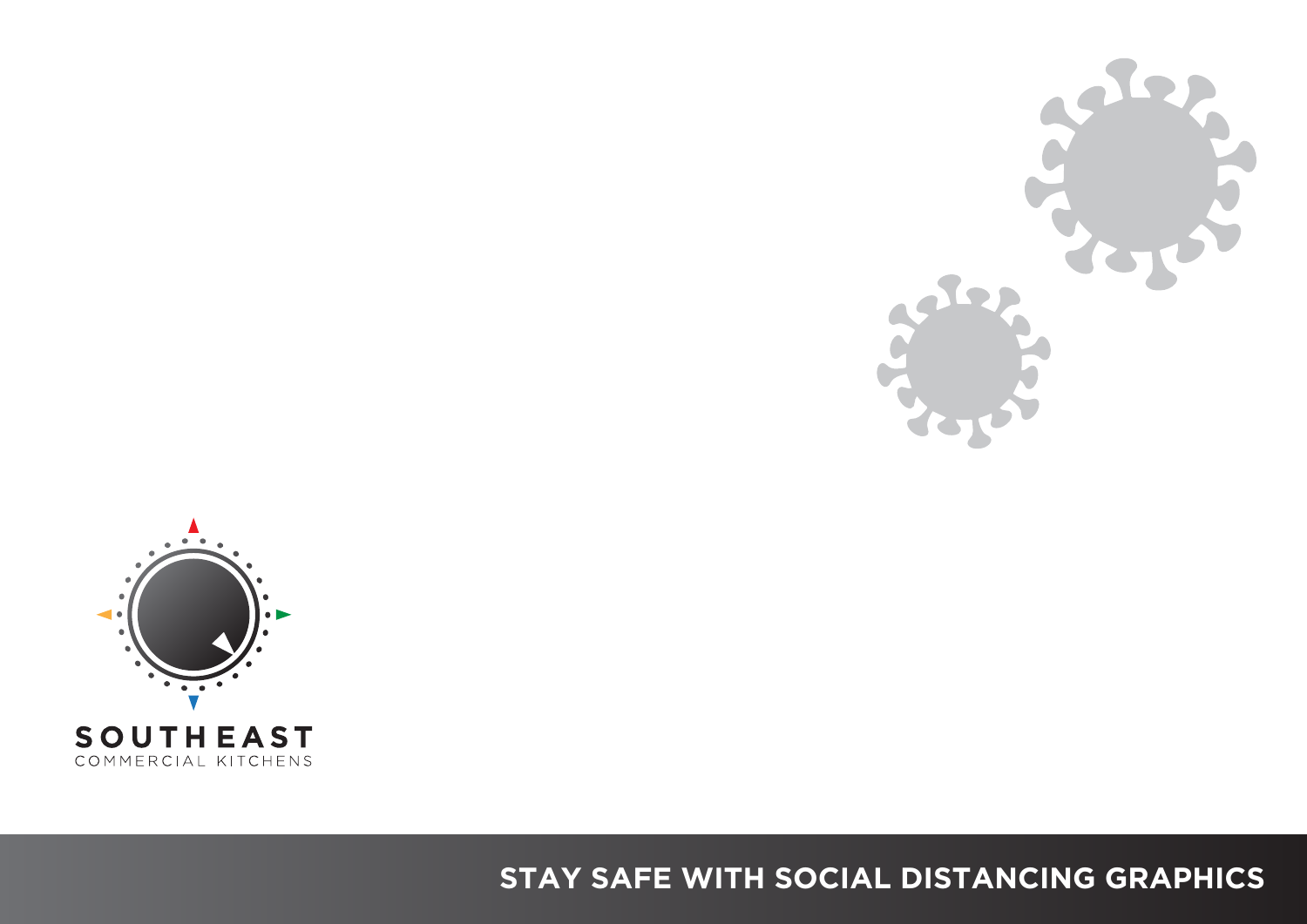#### **SOCIAL DISTANCING FLOOR GRAPHICS**

**2m distancing circles -** all vinyl to have anti slip rating, Size 450mm dia or can be sized to suit your requirements - Available customised or Standard





### **COVID-19 STAY SAFE WITH SOCIAL DISTANCING GRAPHICS**

 $\odot$ 

 $\blacksquare$ 

 $\left($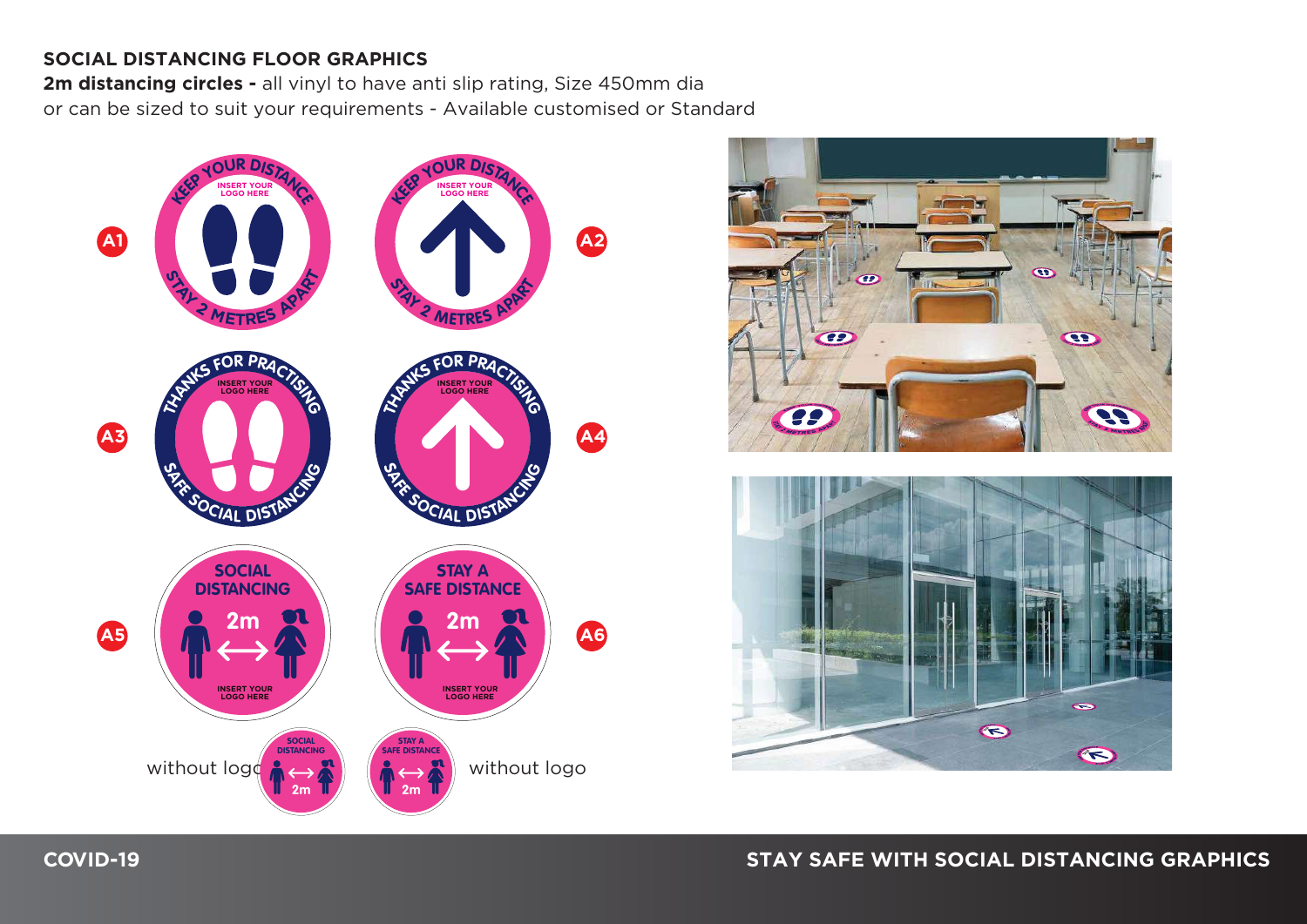#### **SOCIAL DISTANCING FLOOR GRAPHICS**

Vinyl to have anti slip rating, Size 1500mm wide x 420mm or can be sized to suit your requirements - Available customised or Standard



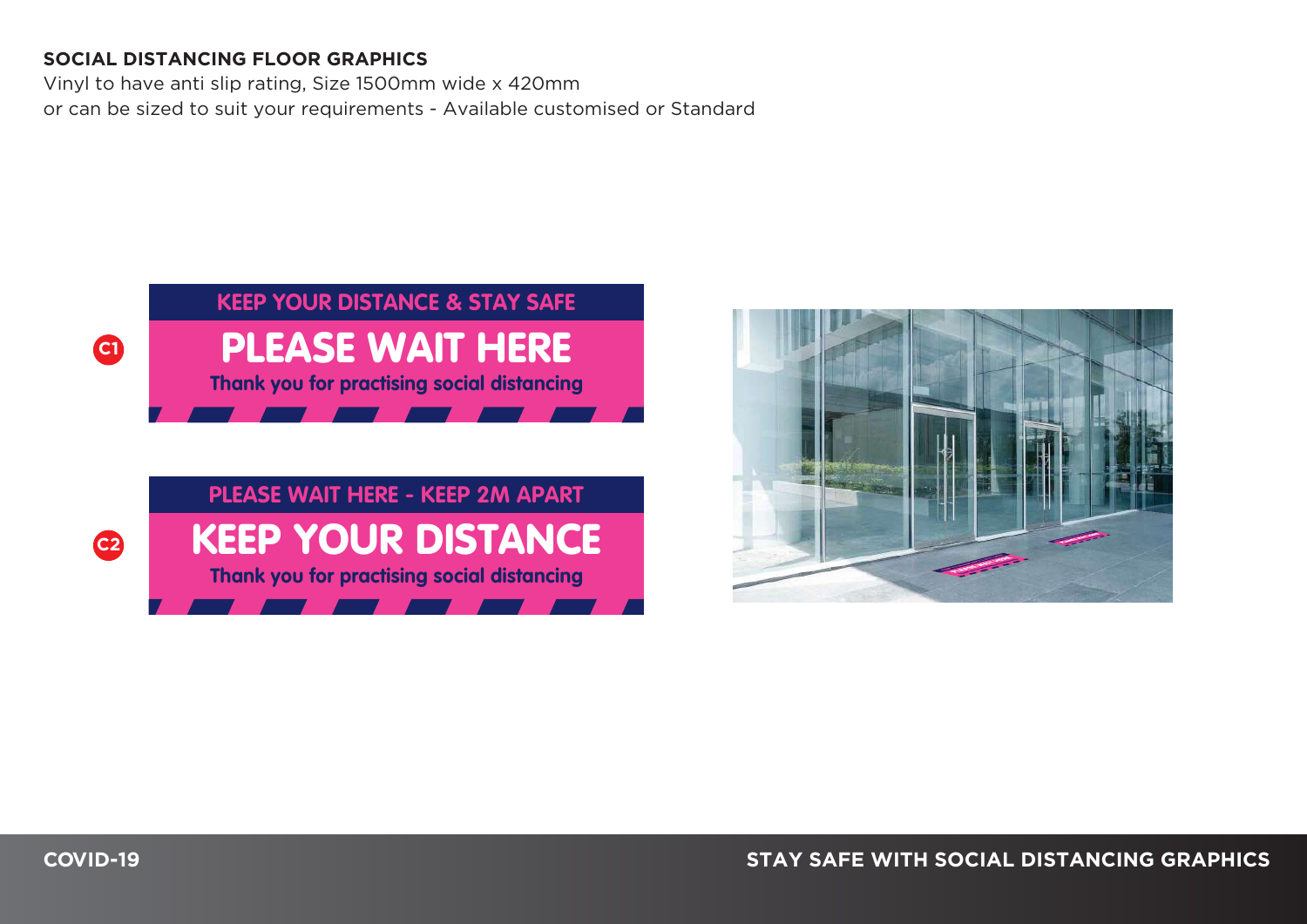#### **GRASSHOPPER ROLLER BANNERS**

**Single sided** 800mm or 1000mm x 2105mm high - Available customised or Standard





### **COVID-19 STAY SAFE WITH SOCIAL DISTANCING GRAPHICS**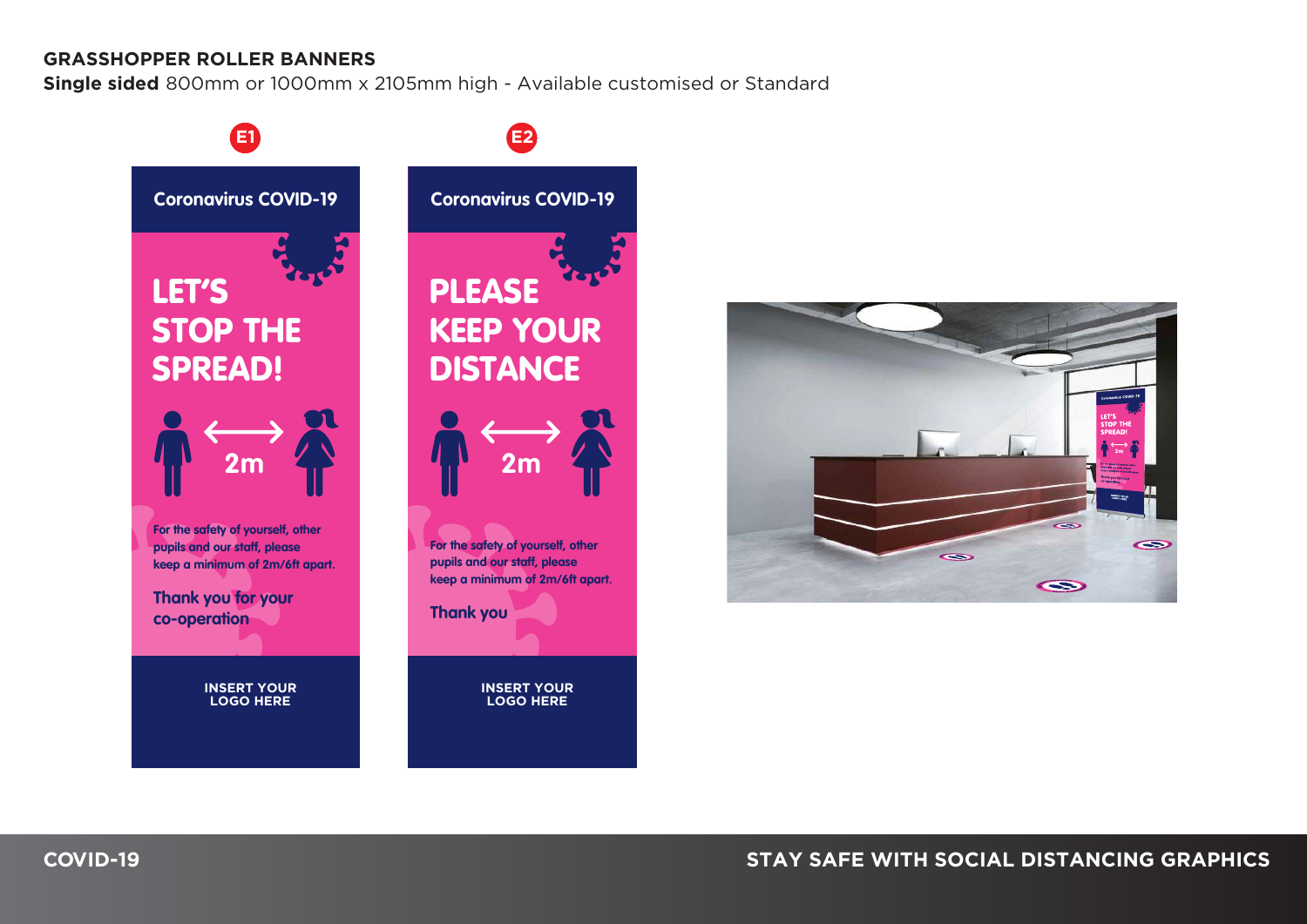#### **EDGE 2 ROLLER BANNERS**

**Double sided option** 800mm or 1000mm x 2100mm high - Available customised or Standard





### **COVID-19 STAY SAFE WITH SOCIAL DISTANCING GRAPHICS**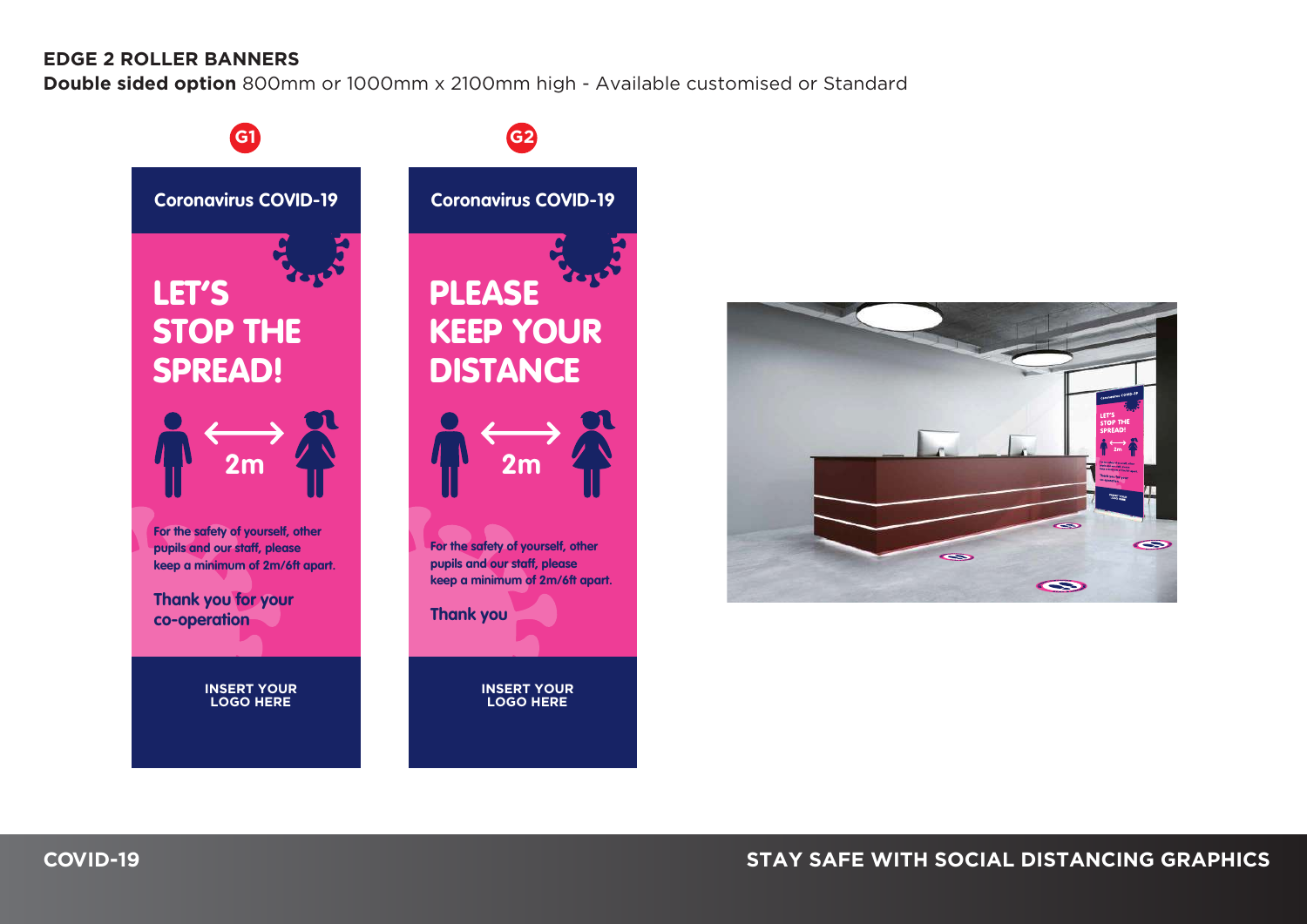#### **SENTRY POSTER & SNAP FRAME DISPLAYS A4 & A3**

**Freestanding** and **Wall mounted** with poster print insert - Available customised or Standard







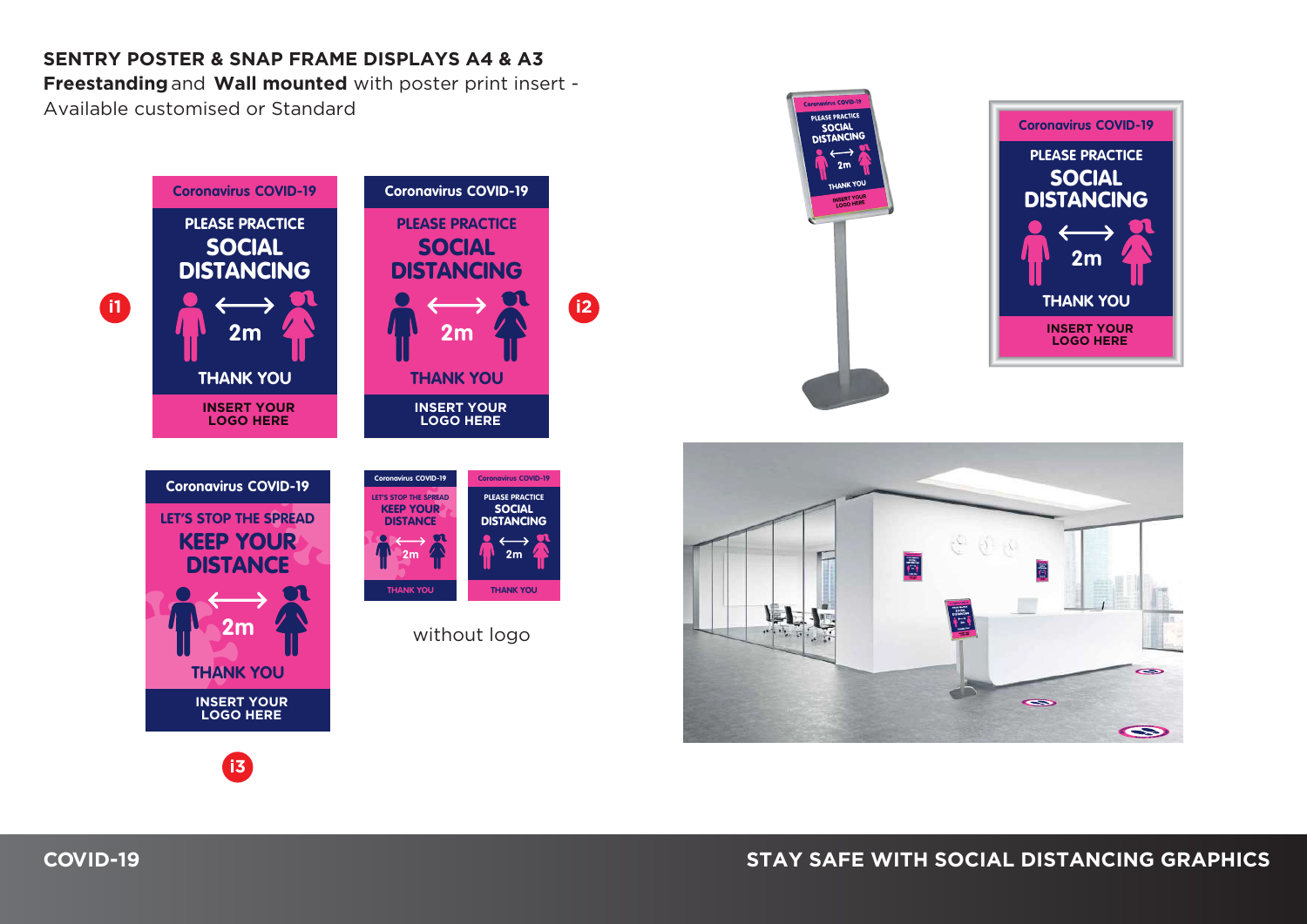#### **WALL GRAPHICS**

**Standard sizes or customised -** to standard painted walls or brick

Self adhesive vinyl or 3mm foamex, both with wipe clean surface - Available customised or Standard



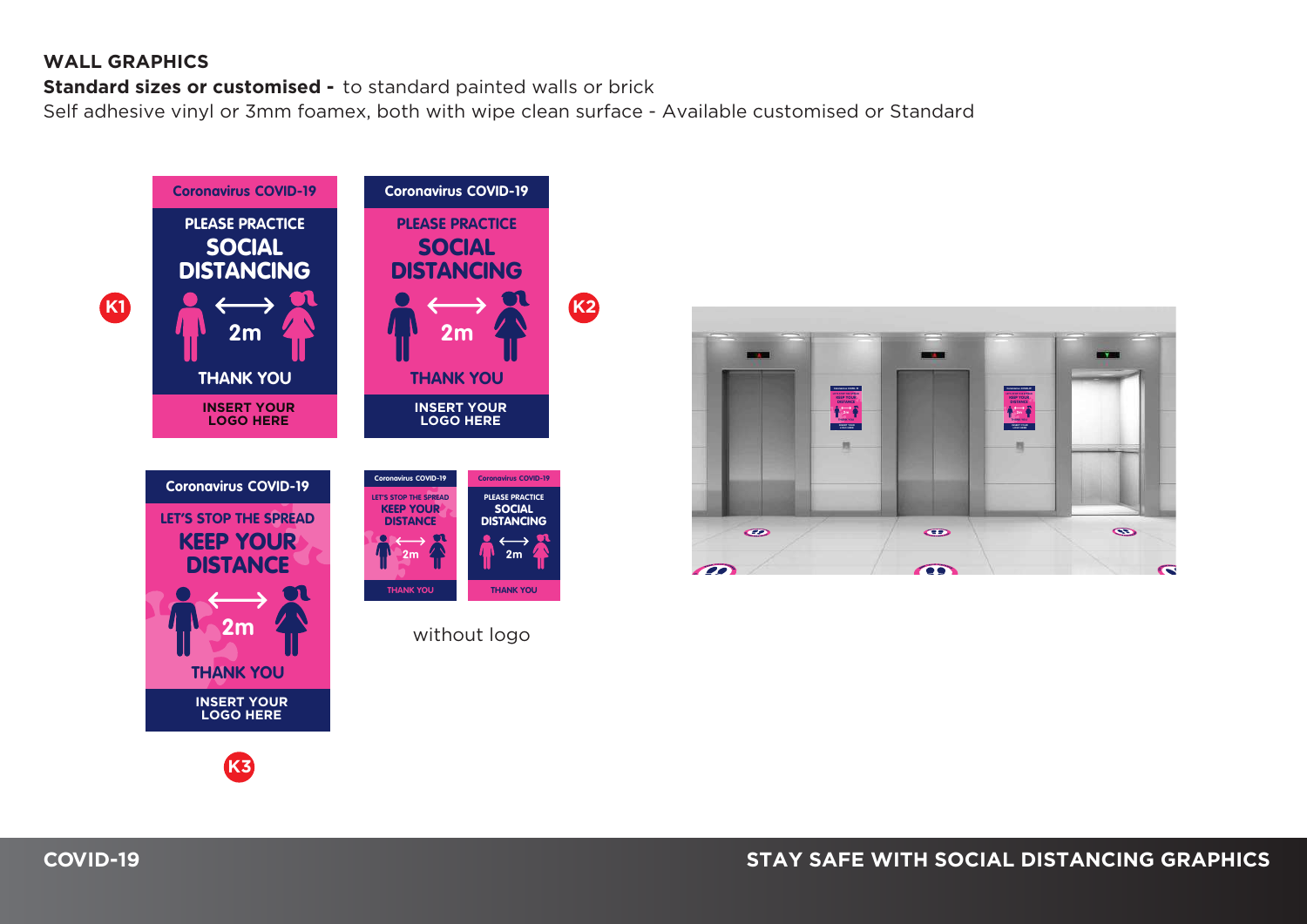### **TENSION FABRIC GRAPHIC FRAMES** FREE STANDING PARTITIONS

Graphic skins both sides, Illustrated unit 2000mm x 1500mm high, but can be manufactured to suit your requirements Units come for easy self assembly, or we can install for you - Available customised or Standard



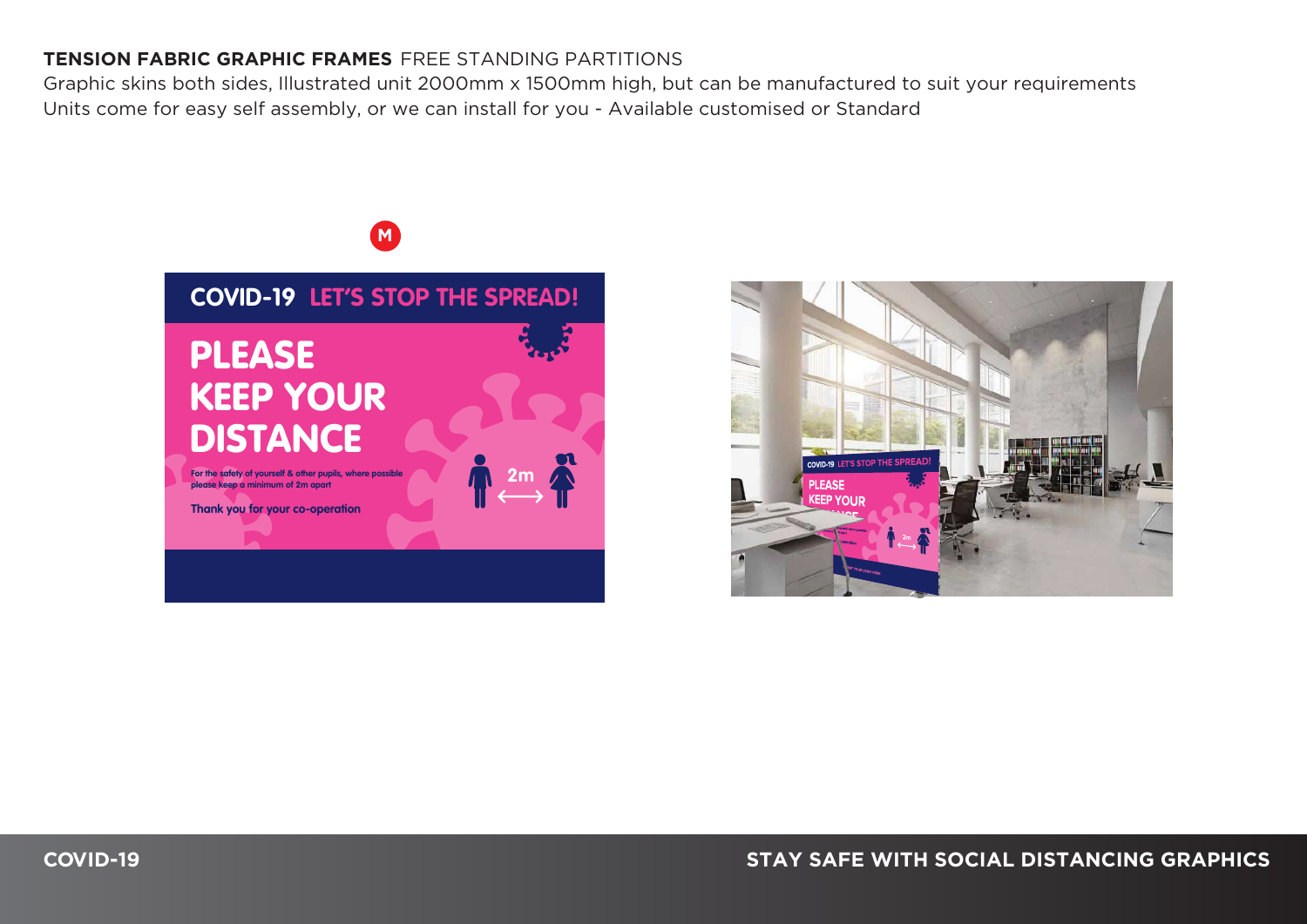#### **STAIR GRAPHICS**

**Double sided** graphics 450mm disc or can be sized to suit - Available customised or Standard





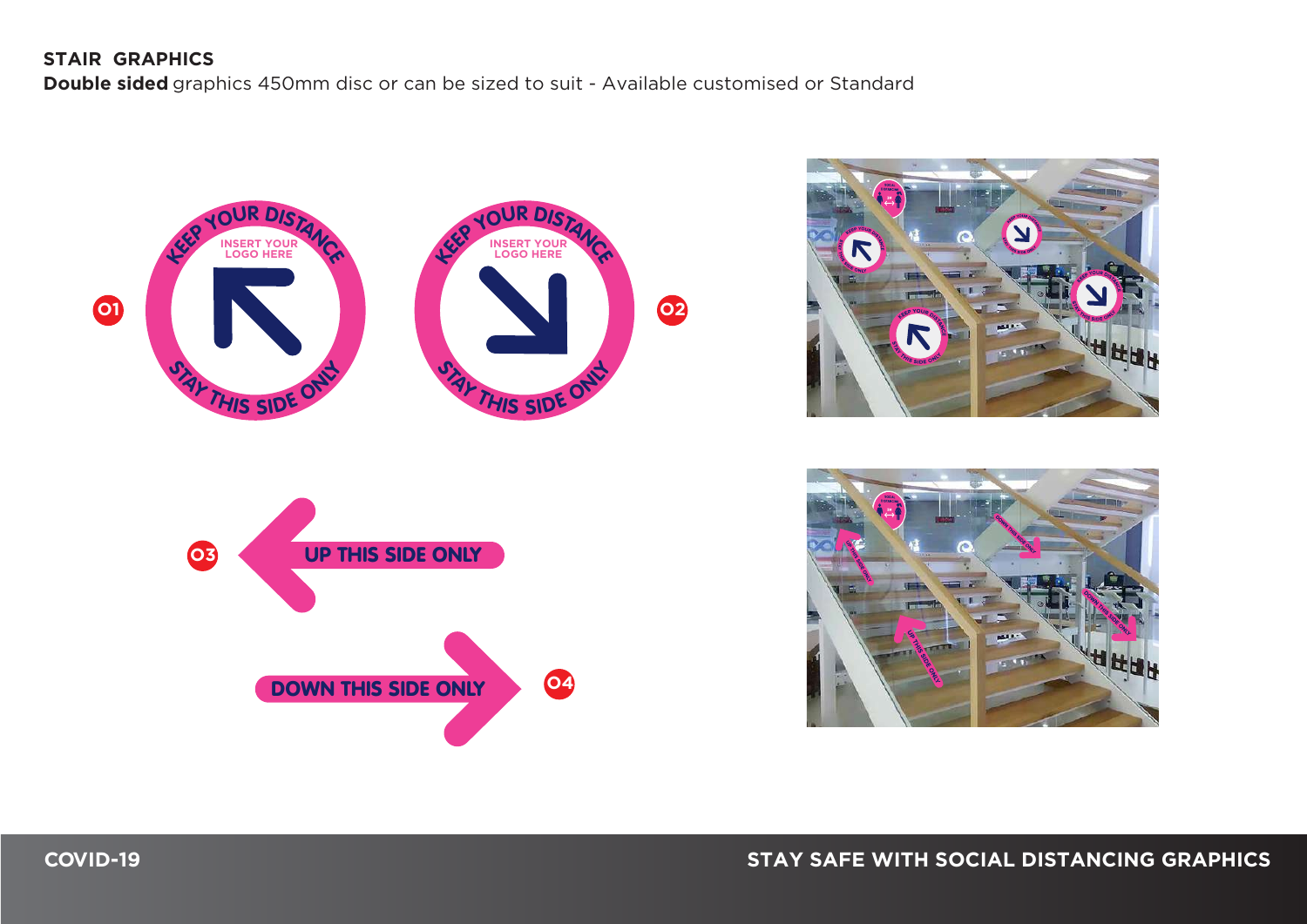#### **WEDGE BASE**

**External & internal** 600mm, 800mm, 1200 or 1500mm wide Can take solid panel up to 1600mm high - Available customised or Standard



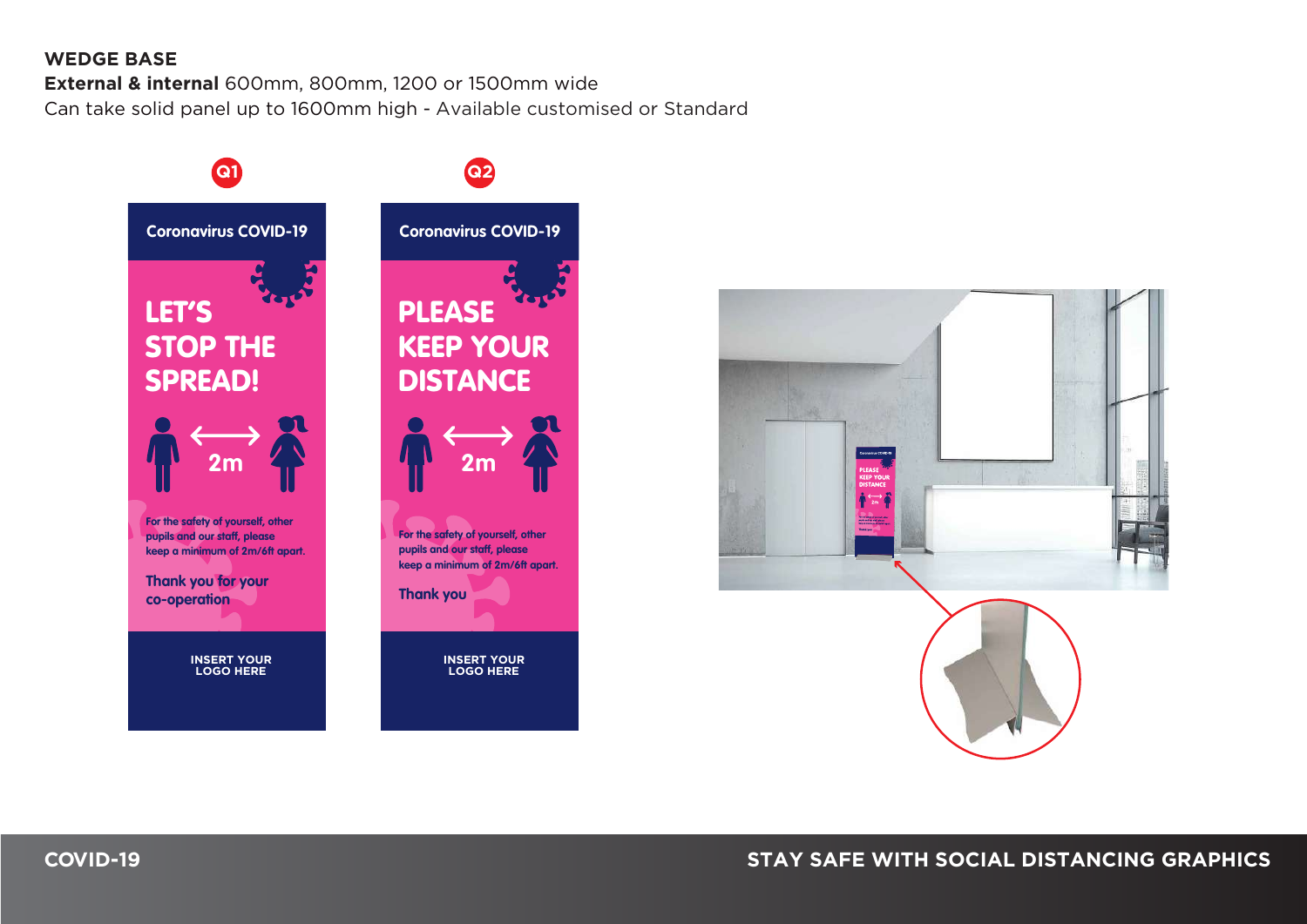### **HYGIENE SCREENS**

**5mm acrylic** can be branded with sav logo off shelf or made to fit Size: 800mm high x 650mm wide